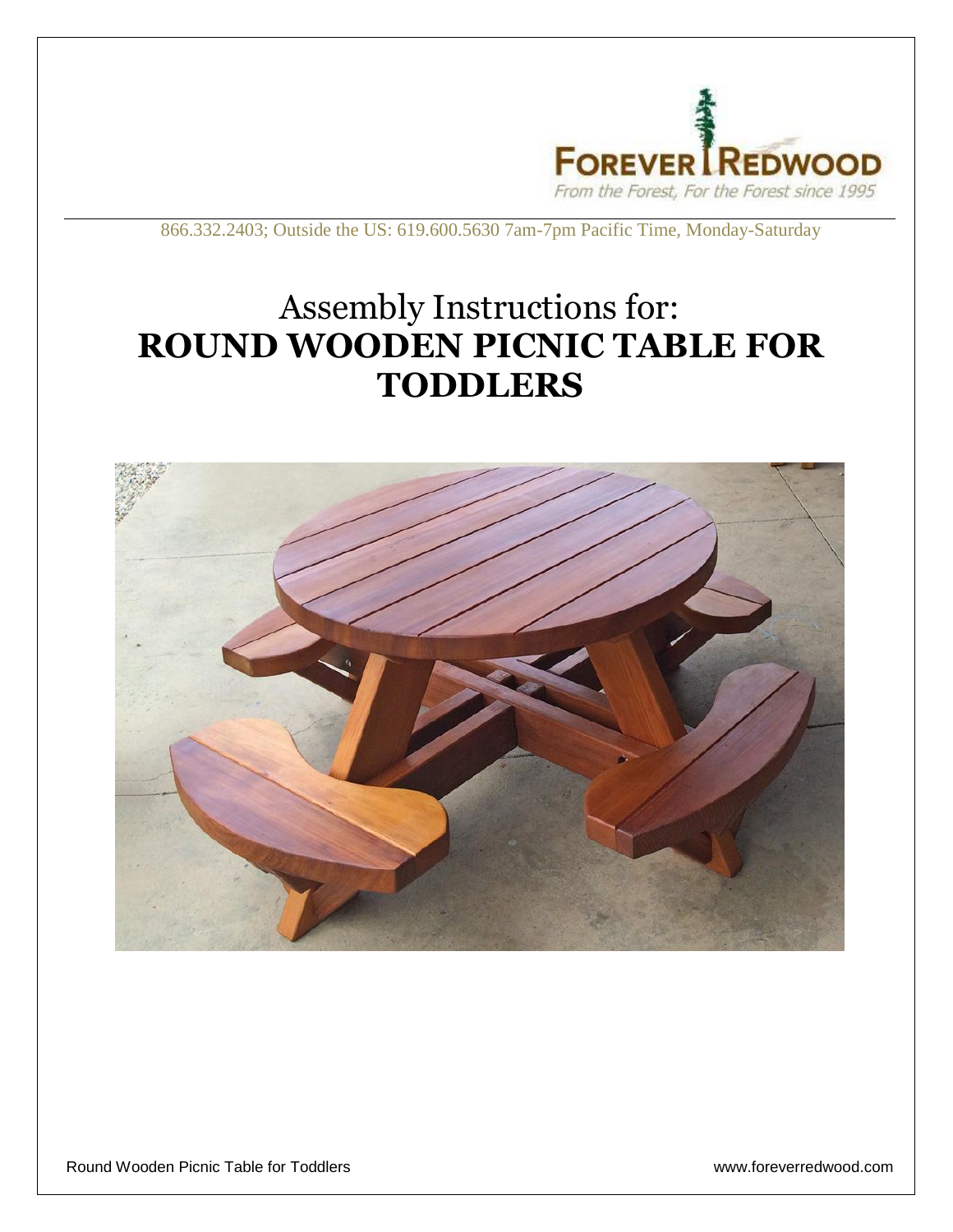## **CONTENT OF BOXES**

| Quantity                | <b>Description</b>                          | <b>Drawing</b> |
|-------------------------|---------------------------------------------|----------------|
| $\overline{\mathbf{1}}$ | Tabletop                                    |                |
| $\overline{4}$          | <b>Benches</b>                              |                |
| $\overline{4}$          | Legs                                        |                |
| $\overline{\mathbf{8}}$ | <b>Diagonal Supports</b>                    |                |
| $\overline{\mathbf{4}}$ | <b>Cross supports</b>                       |                |
| 32                      | #8 x 3" Screws                              |                |
| $\overline{24}$         | Carriage Bolts 5/16" x 5", washers and nuts |                |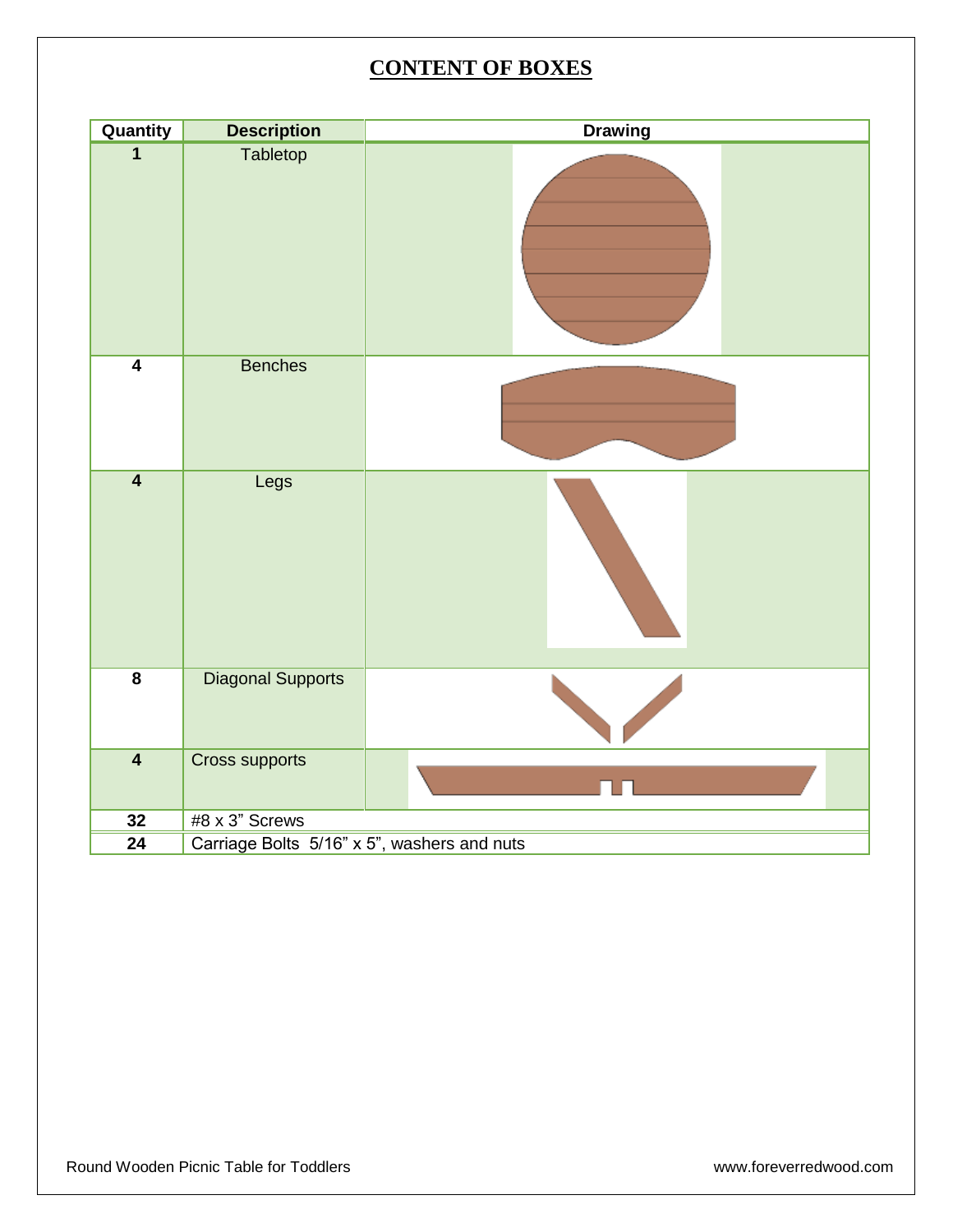## **ASSEMBLY INSTRUCTIONS**

Thank you for purchasing Forever Redwood patio furniture. Forever Redwood is built by Old-Growth Again Restoration Forestry (OGA).OGA is dedicated to restoration forestry. Sales of patio furniture finance our restoration work in California redwood forestlands.

**Tools required:** 1/2 inch ratchet and a mallet or small hammer.

The parts that go together have the same numbers written next to the predrilled holes they attach to. Align the parts with the numbers as shown for ease of reference.

**Step 1:** Unpack your table and make sure you have all the parts listed above.

Step 2: Place the tabletop upside down on carpeting or some other soft surface so that the tabletop is not scratched in the assembly process. You will notice that it has predrilled holes underneath with numbers written next to the holes. Use the carriage bolts provided to attach every piece. The bolts should be tapped all the way into the wood to set them, then insert a washer and the nut and tighten a little bit. Do not over tighten or you will crush the redwood and weaken the structural strength of the table. Do not force the bolt into the pre-drilled hole. If you are using force, the part is not properly aligned or is on the wrong side.

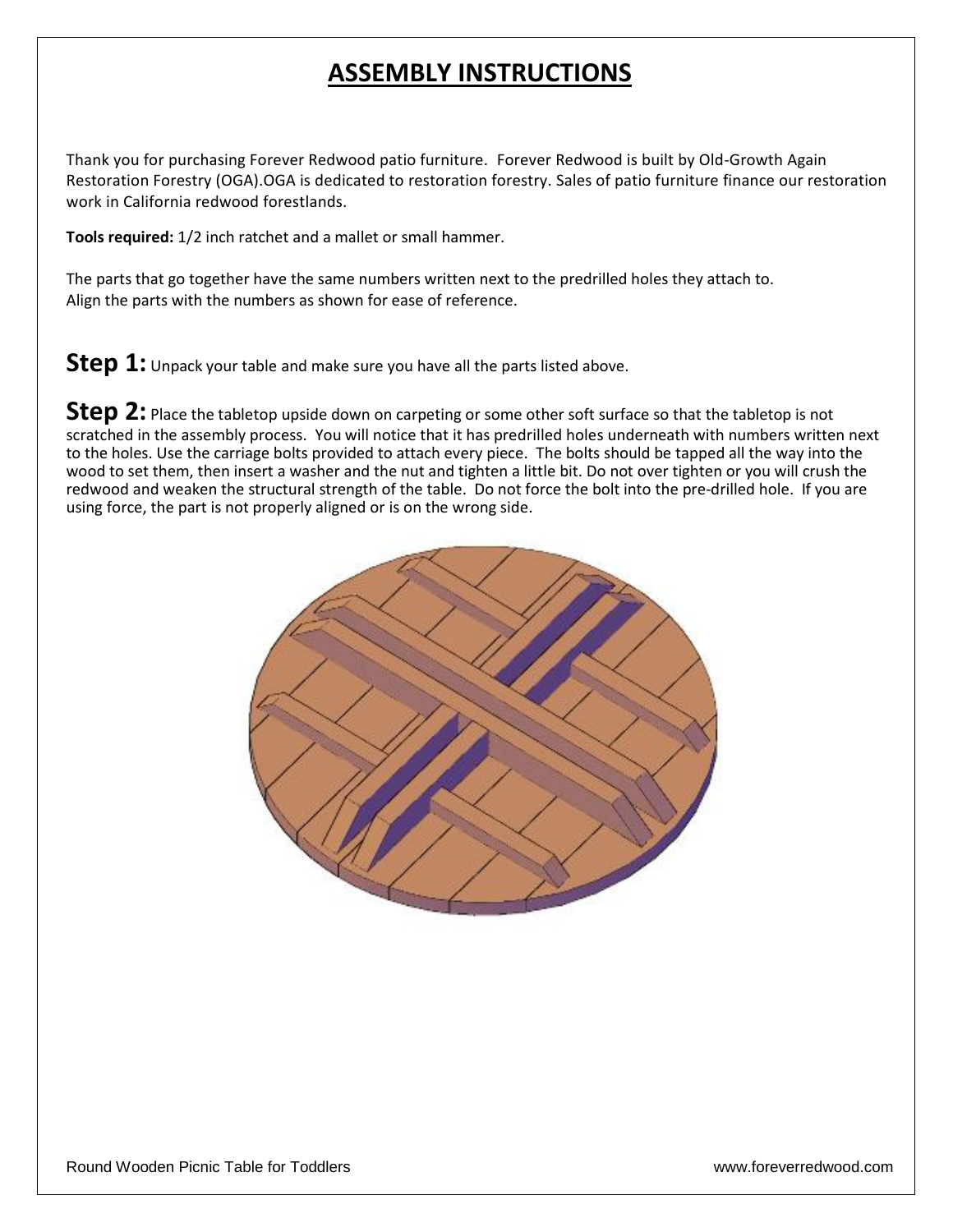**Step 3:** Attach legs to tabletop. The 4 legs are clearly marked with numbers that correspond to numbers on the four attachment points in the underside of the tabletop. Match up the corresponding numbers. Each leg is attached to the tabletop with two 5" long carriage bolts, washers and nuts.

Align the leg to the predrilled holes, tap the bolts all the way in (set the bolt into the wood), add a washer and tighten the nut. Make sure you are attaching the correct side. The bolts should tap into their hole. Repeat this step for the other 3 legs.



**Step 4:** Attach the cross supports to legs with two 5" carriage bolts, washers and nuts per leg. Match up the numbers on the cross supports to the numbers written on the table legs. There are a total of four table leg cross supports that form a T under the table to strengthen the legs and hold the benches. These four leg cross supports are notched in the middle to allow them to cross one another into a T. Align the leg cross supports to the matching numbers, tap in the carriage bolts all the way in (to set the bolt into the wood), then add a washer and tighten the nut a little. Do not overtighten or you'll crush the redwood and weaken the table's structural strength.

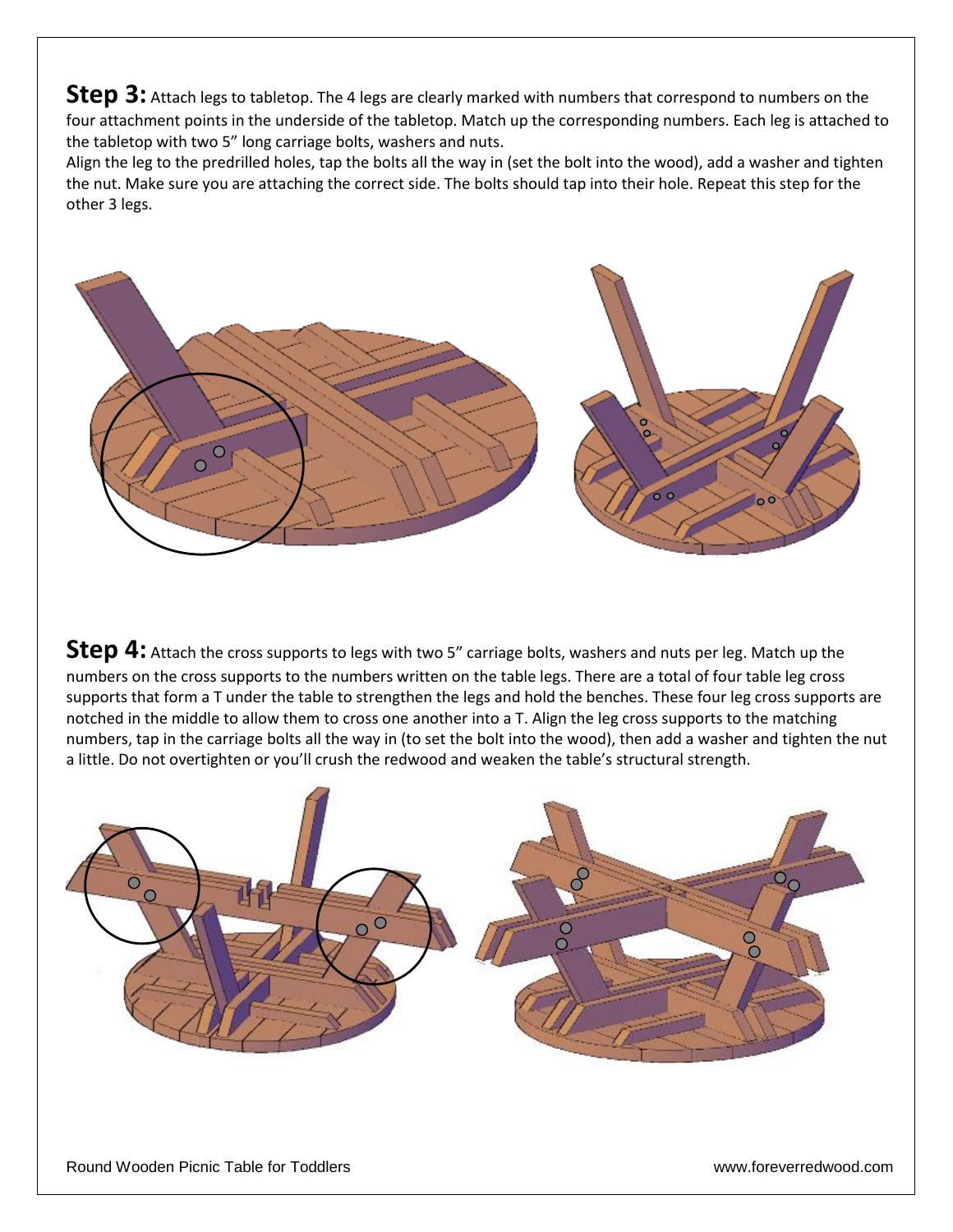**Step 5:** Carefully turn the table around to begin attaching the benches to the cross supports. It is a good idea to have a helper or two for this step. Be careful not to place all the weight of the table on one of the end of the leg cross supports – the table is very heavy and easily crush the end of the board if too much stress is placed on that point. Align the holes carefully and tap in the two 5" long carriage bolts, add washers and nuts. Repeat this step with all four benches.



**Step 6:** The final step is to attach diagonal supports at 45 degree angles underneath the benches. Match up the numbers on the diagonal support ends to the numbers written underneath the benches and table's leg. Attach with 2 screws to bench and 2 screws to leg. Repeat this step to attach all the other diagonal supports.